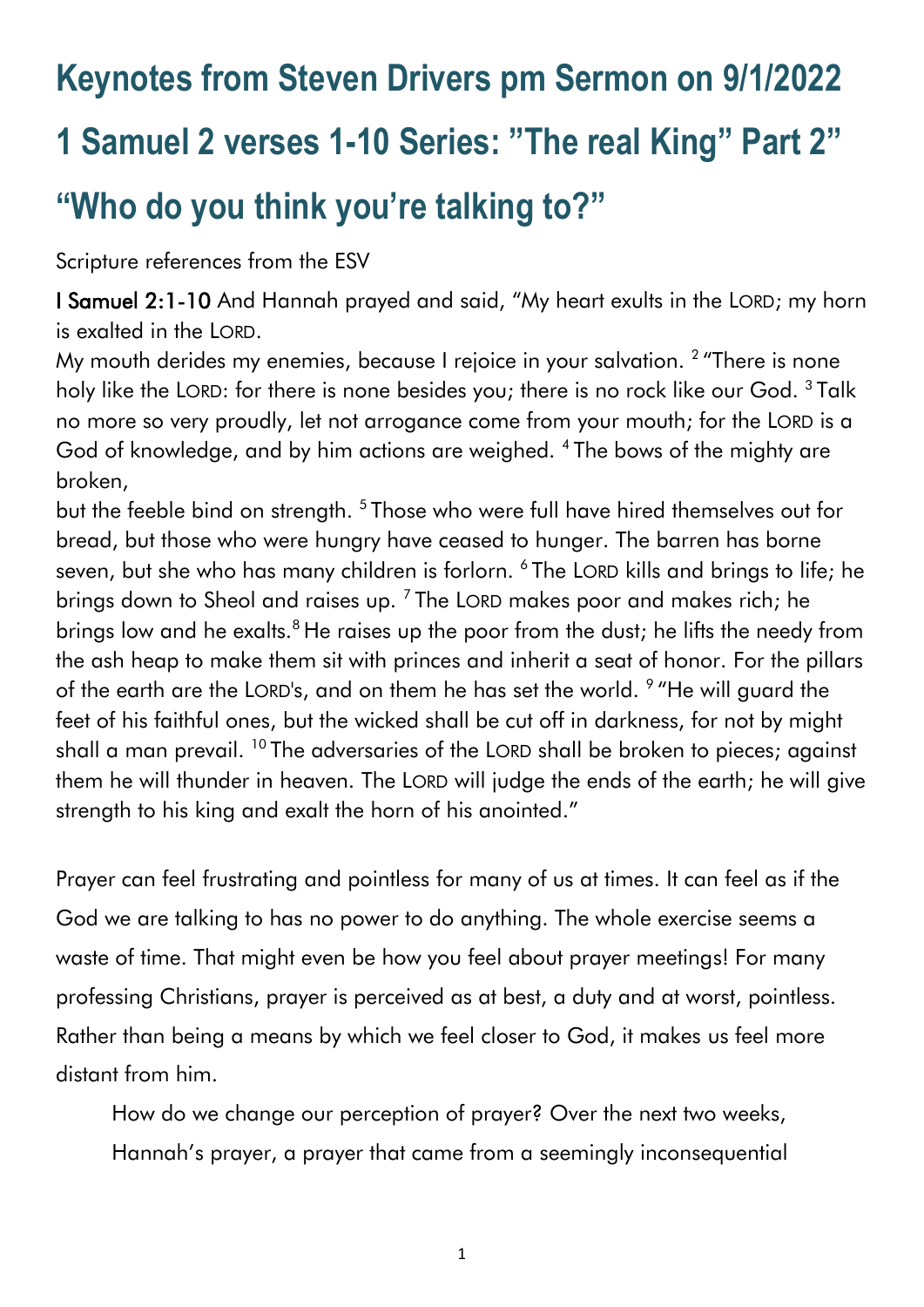woman, but which has resounded through the ages, will help us change our perception of the God to whom we are praying.

At this point, Israel had no king. A series of judges had led the nation, but with each judge the country descended further into chaos and disorder. However, the problem didn't lie in the fact that they had no king. It lay in the fact that they had rejected the King they should have been looking to. They had lost their vision of who God is. Thousands of years later, that same challenge is ours. Do we have a right vision of God? Could it be that it is not so much our perception of prayer that is wrong but rather our perception of God, and this is reflected in our attitude to prayer.

When we pray to God, we need to know the God we are speaking to. In Hannah's prayer, we see how she starts with something intimate and personal to her, and then expands it out again and again until we get a vision of God that will transform our prayers from ones that frustrate to ones that delight. Hannah shows us that prayer is not boring, mundane or pointless, but a means of grace that is full of joy and intimacy, drawing us close to God, whilst at the same time causing us to wonder at him on a cosmic level.

#### Who are we speaking to?

### 1. We are speaking to the God who is involved in all things (v1 above).

Hannah is rejoicing in what the Lord has done specifically in her situation. As we saw in the first part of this series, she came to God with nothing (1 Samuel 1:10-20 see p4) and poured out her soul to him. In his sovereignty, he provided her with a son, showing her that she had a part in his great salvation plan for humanity. She saw how God responded to her plea and turned her life upside down – one of many reversals in her prayer:

- Her heart is no longer downcast but rather is overwhelmed with joy
- Her horn is exalted, and she is now made strong where once she was weak.
- Her joy and strength are found in God and are far greater than anything that is found in earthly pleasures.

She has seen this micro-salvation and she is rejoicing in it.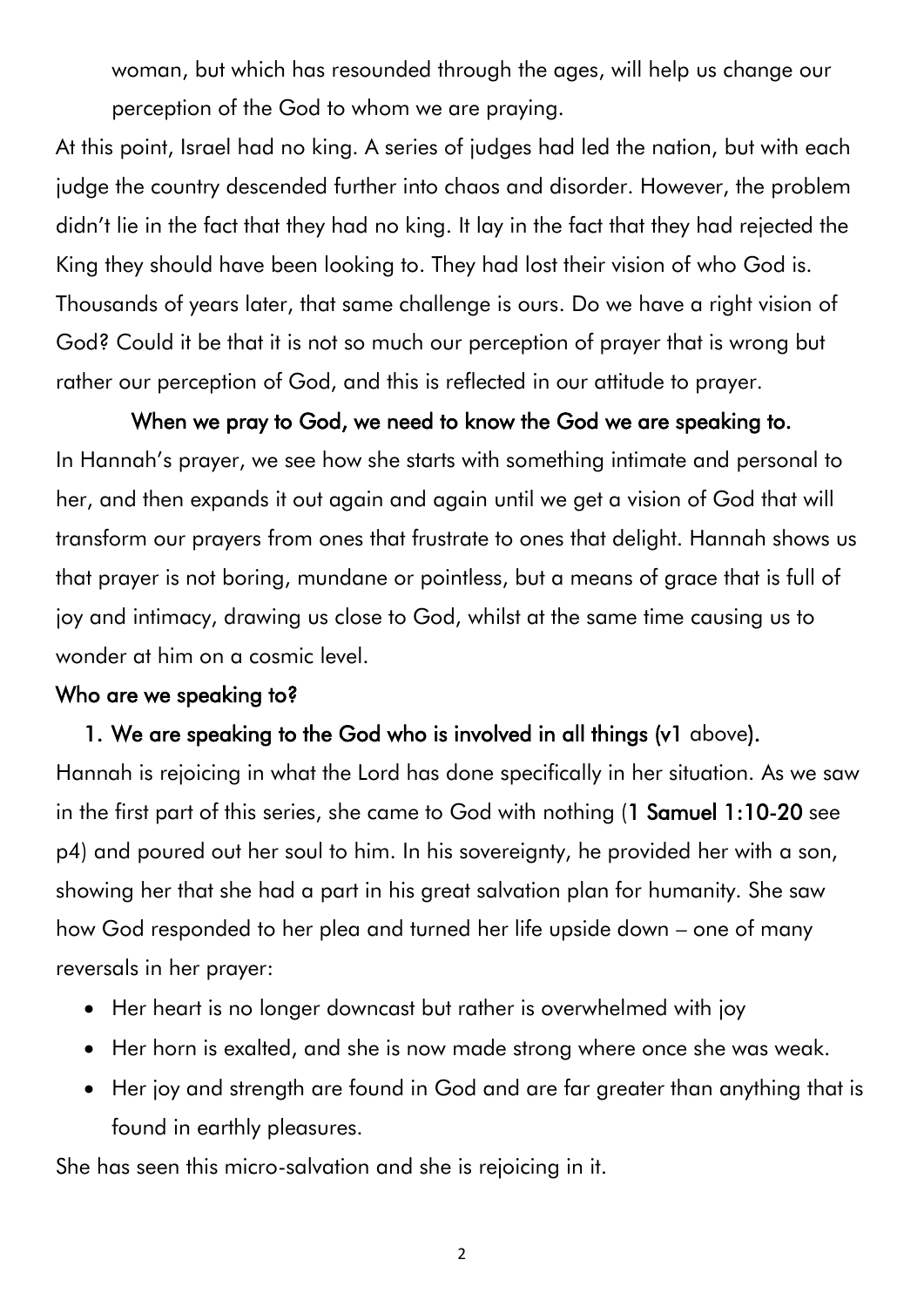What happened to Hannah shows us that God is a personal God, who is intimately involved in the daily lives of his people. He has the power to reverse any situation. If you know Jesus as your Lord and Saviour, there has already been a reversal in your life:

- You are no longer a slave to sin and excluded from the purposes of God
- Through Jesus, you are now claimed as a citizen of his kingdom, designed to live life in all its fulness, strengthened by the Spirit and finding joy in your heavenly Father

We can come to our Father with everything that life has thrown at us, no matter how small, knowing that it is his providence and he is already involved in it. We don't need to exclude anything from our prayers. We can bring it all to our Father and rejoice in him. Rejoice always, pray continually, give thanks in all circumstances; for this is God's will for you in Christ Jesus. (1 Thess 5:16-18).

How do we pray without ceasing? Simply bring what is going on in our lives before God in quick, simple prayers as we go through our day, constantly communing with him. Sometimes we overthink prayer!

When we recognise that God is involved all things and works through all things, it is logical that the outcome would be that we rejoice in his provision and rely on his provision, bringing everything before him in prayer. Trusting in his sovereignty means we are able to pray confidently and passionately when bigger situations occur.

# We can have confidence in who we are talking to.

# 2. We are speaking to the God who is above all things (v2 above)

Hannah now takes her own personal situation and starts to expand her view of God, drawing out his characteristics and applying what she finds across the whole of creation. The reason he is involved in all things is that he is above all things. God is the true sovereign of the universe, far above any human king. He sees things from a higher view and we need to remember this, as also did Israel.

• There is none holy like the Lord – no other being is as set apart, sacred or above all things as God is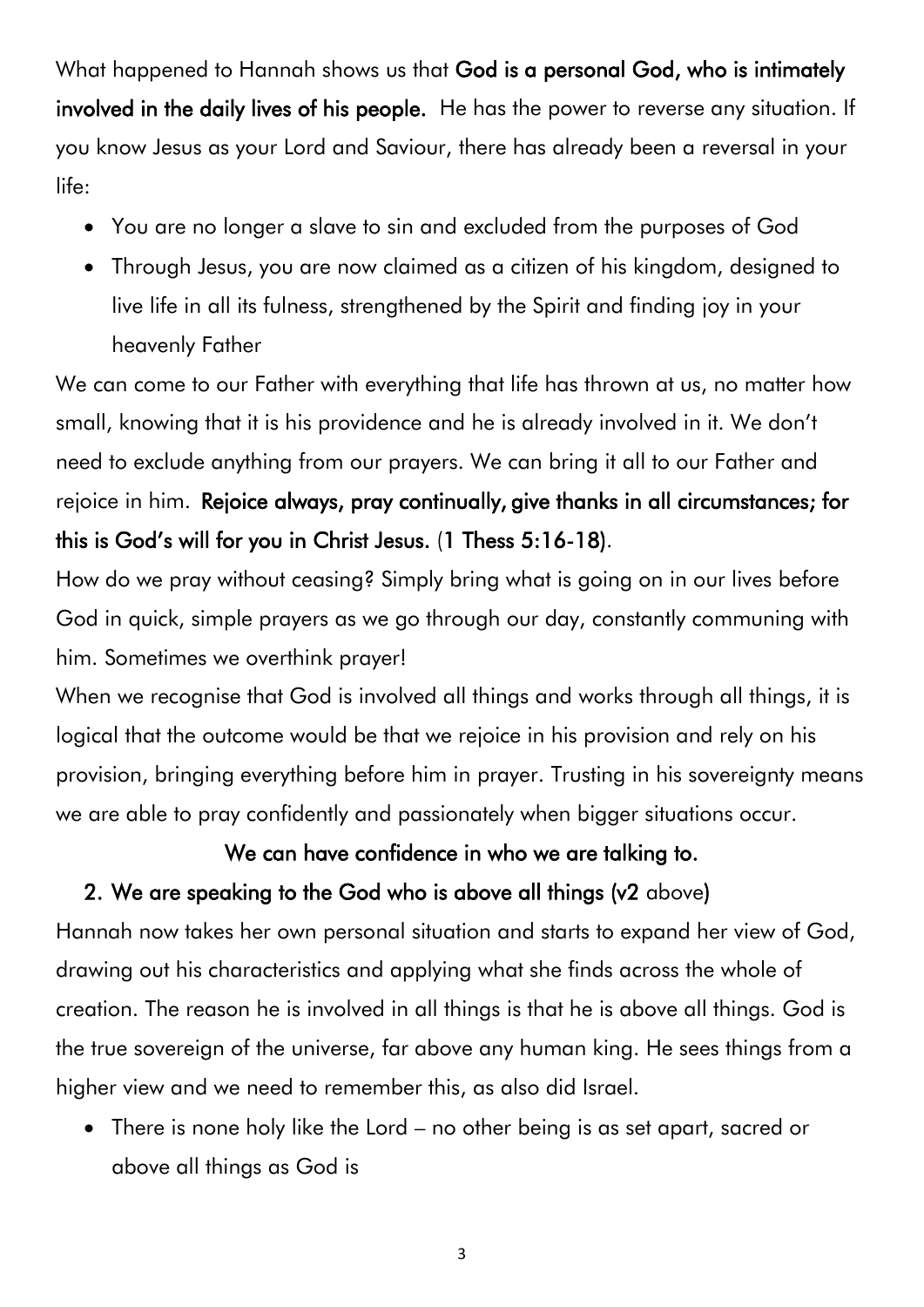- There is none beside him God is incomparable and way beyond our ability to describe
- There is no rock like our God he is entirely stable and quite unfazed by what is going on in the world

God is steadfast and secure in his perfect holiness and incomparability. He does not change, or feel driven to change his plans, because of what is happening in the world. What is true for Hannah is true throughout scripture and for us today.

We may hear it said that God's word needs to be adapted to fit with how the world is today, but that is not possible. God does not change (he is the rock) and therefore what he has put in his word does not change. Trying to change scripture redefines God by our endlessly changing standards, and results in making oneself God, as we see happening today in so many ways.

When we know that the God, we are praying to is incomparable, unchangeable and holy, we can rest assured that our prayers are not going to some god or king who may base their answer on a whim, or on their mood at the time.

Our prayers will be answered according to God's almighty, never-changing character and purposes.

- When we pray, we can have confidence that God will answer us in the same way that he has answered all those who have gone before us, following his perfect will.
- Whatever the answer is, and it could be no, we can find joy in that, having the assurance that the answer will be according to his holy character and his holy purposes.

### 3. We are speaking to the God who knows all things (v3 above)

When we talk of God's holiness and his sovereignty, we can sometimes get a picture of a God who is distant from us, so that it is a one-way relationship. Reading v3 might confirm that view, but Hannah surrounds her statement with a warning against pride and arrogance which are the fruits of a sinful heart. Hannah tells us here that

4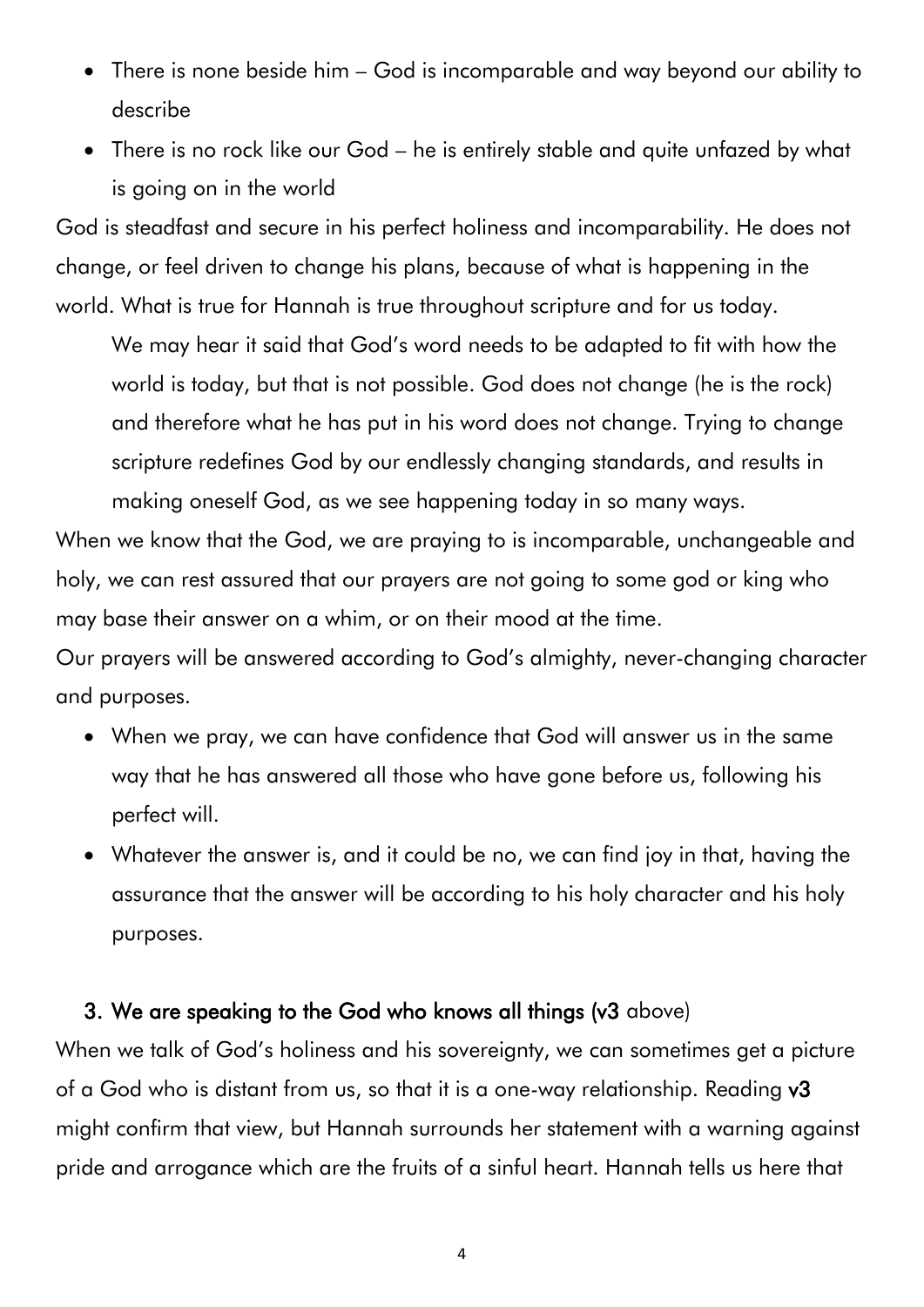God not only knows the actions carried out by people, but he also knows the motivation of every action.

God knows our hearts and what makes us tick even better than we know ourselves. This is not a one-way relationship. Where we can only gaze in awe at him, he knows us through and through. He is the only one who has the right to judge and to weigh any action, because only he knows the heart behind them. We might hear of someone doing a great charitable deed and judge them to be a

good person based on that, but God can see past the surface to the sinful heart behind it.

When we have this vision of God, we can know that God knows every situation intimately and far better than we do. You might think you know everything when you bring your prayers to him, but he is not only already aware of what you are telling him about, he knows everything about it. Whatever you tell him is not going to shock him!

- He knows the hidden motivations in the people we deal with, the pain we are going through, the problems at work, the trouble with the family member and indeed all our struggles.
- He even knows the sins hidden in our lives that we are too ashamed to talk about.

When we realise that God already knows, we can come to him with everything., even those things we want to hide.

Knowing that he already knows means that we can speak freely with him. Prayer is a means of grace, because we can be open with him in a way that we can't be with anyone else. There is no point in hiding.

# We can lay bare our souls to our God who knows us intimately, casting our burdens on to him.

The fact that he knows our situation better than we do means that we can know that his answer to any prayer will always be perfect and true. It may not be the answer we wanted, but it will be the perfect answer.

5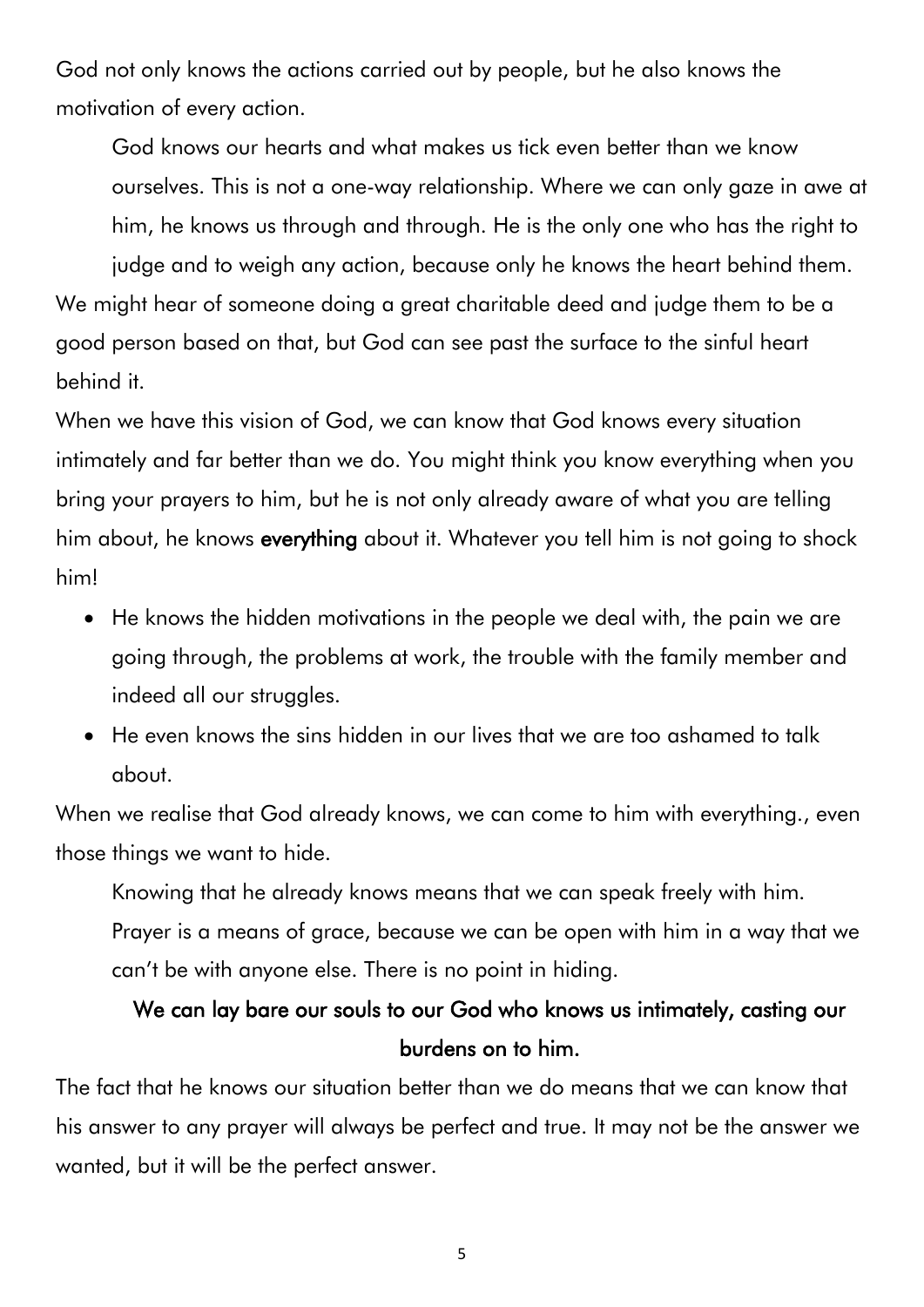We need a bigger vision of the God we are speaking to, knowing that he is involved in all things, praying to him about all things, seeing him as above all things. What a difference it makes to your prayer life when:

- you realise that you are praying to your real King. Then you will pray knowing our King will answer.
- you see him as all-knowing. Then you can pray to him openly and honestly.

Your prayer life will start to be transformed even at this point, and as we continue through Hannah's prayer, your vision of God will enlarge still further.

Take time now to rejoice in what you have already discovered about your sovereign King,

and over this coming week, be praying that you will know God better,

that you will know his providence and his sovereignty and that you will know that he knows you.

1 Samuel 1:10-20 After they had eaten and drunk in Shiloh, Hannah rose. Now Eli the priest was sitting on the seat beside the doorpost of the temple of the LORD.  $^{10}$  She was deeply distressed and prayed to the LORD and wept bitterly. <sup>11</sup> And she vowed a vow and said, "O LORD of hosts, if you will indeed look on the affliction of your servant and remember me and not forget your servant, but will give to your servant a son, then I will give him to the LORD all the days of his life, and no razor shall touch his head."<sup>12</sup> As she continued praying before the LORD, Eli observed her mouth. <sup>13</sup> Hannah was speaking in her heart; only her lips moved, and her voice was not heard. Therefore Eli took her to be a drunken woman. <sup>14</sup> And Eli said to her, "How long will you go on being drunk? Put your wine away from you." <sup>15</sup> But Hannah answered, "No, my lord, I am a woman troubled in spirit. I have drunk neither wine nor strong drink, but I have been pouring out my soul before the LORD. <sup>16</sup> Do not regard your servant as a worthless woman, for all along I have been speaking out of my great anxiety and vexation." <sup>17</sup> Then Eli answered, "Go in peace, and the God of Israel grant your petition that you have made to him." <sup>18</sup> And she said, "Let your servant find favour in your eyes." Then the woman went her way and ate, and her face was no longer sad.<sup>19</sup> They rose early in the morning and worshiped before the